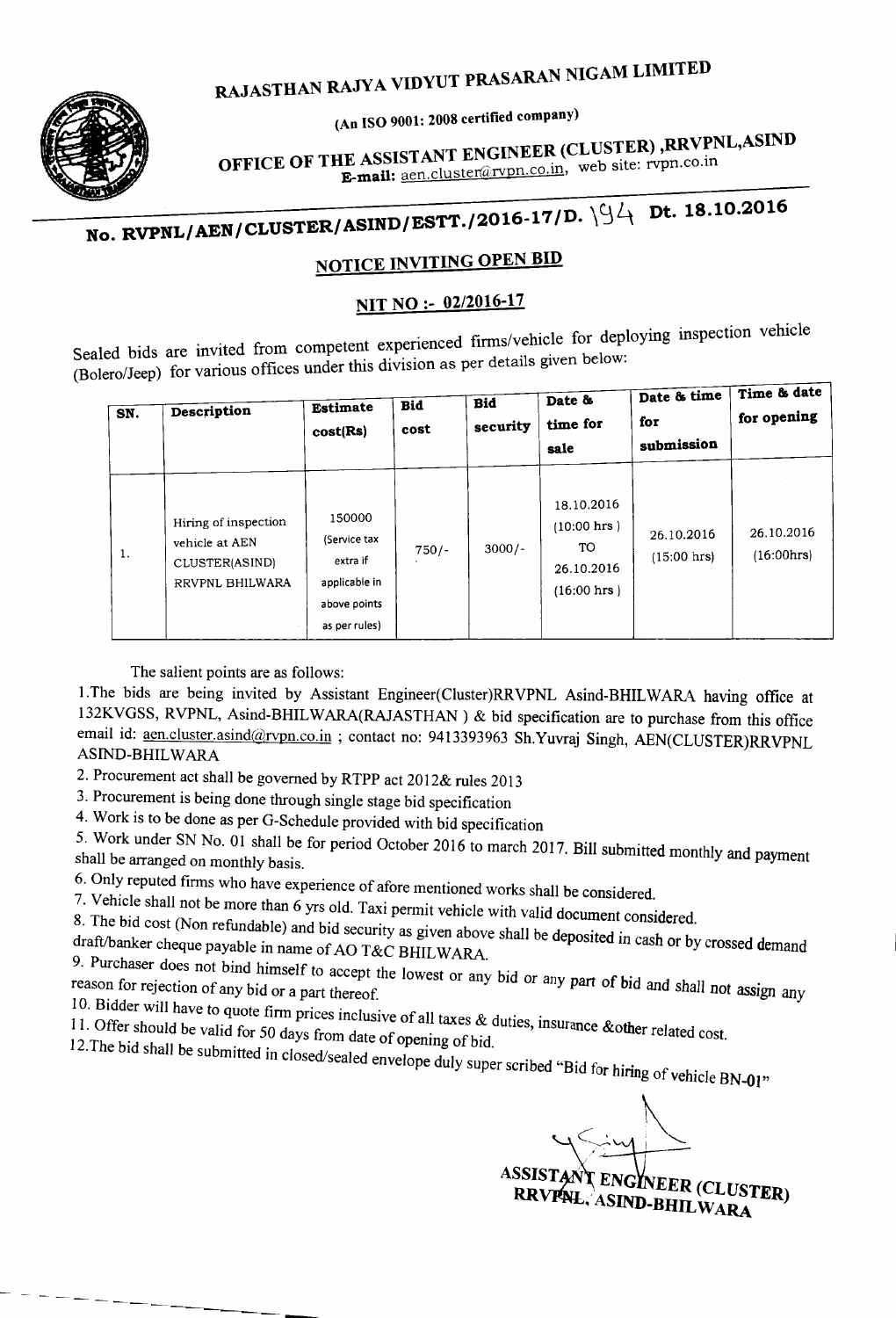### **BID SPECIFICATION (BN- 02/2016-17)**

- Terms and conditions-:<br>1. The rates should be including Diesel, Oil & all repair work and other expenditure will be borne by contractor
- owner.<br>No amount will be paid for running for which vehicle remains under repair. 2.
- 3.
	- Terms of payment:<br>The payment will be arranged to the contractor/vehicle owner from the Account Officer (T&C), RVPN, Bhilwara after submission of bills in triplicate within the penod of IS days.
- 4.
	- Contract Agreement-: .<br>Contractor/Vehicle owner shall have to execute an agreement for work with the Assistant Engineer (Cluster), RVPN, Asind-Bhilwara on non judicial stamp of Rajasthan state govt as per norms in triplicate. The original one, on non judicial stamp paper & two extra copies on simple papers.
- Security for Execution or Successful Contract-: 5.
- The security deposit/deducted from bill shall be refunded to the contractor/ vehicle owner after 3 months of the successful completion of the contract to entire satisfaction of the Nigam.
- All taxes except service tax will be borne by contractor/ vehicle owner. 6.
- All type of liabilities of the vehicle will be borne by contractor / vehicle owner eg. Taxi permit, insurance, fitness, registration & pollution certificate etc. 7.
- If any charges of toll tax, will be borne by the Nigam. 8.
- In case of night halt at the place other than that of headquarter, a sum of Rs. 200/- per night shall be paid for the driver. 9.
- 10. Maintenance of Log Book:-

-----------

- Duly authenticated log book shall be issued to the contractor/ vehicle owner under this contract which shall be properly maintained. All entries of order placed shall be made in this log book by order placing authorities so as to know work awarded to him before placing fresh orders. The driver will maintain complete the log book daily from the<br>user after commencement of the journey.
- I. The vehicle shall remain at the disposal of officer for all 24 hours and shall be parked at a suit garage as per advice of the officer in-charge. The contractor/ vehicle owner has to provide nearby place on the Note that the vehicle shall behind at the surprise. The contractor/ vehicle owner has to provide proper dress to vehicle driver. For another 12 hrs shall be arranged by the contractor/ vehicle owner as per requirement of officer in charge. The alternate driver for another 12 hrs shall be arranged by the contractor/ vehicle owner as per requirement o 12. Photocopies of the contract of the contractor webicle owner as per requirement of officer in-charge.
- 
- $13.$  In case of any vanation in terms and condition stipulated in order and this work order, the order condition and version will prevail.
- 

ASSISTANT ENGINEER (CLUSTER) RRVPNL, ASIND-BHILWARA